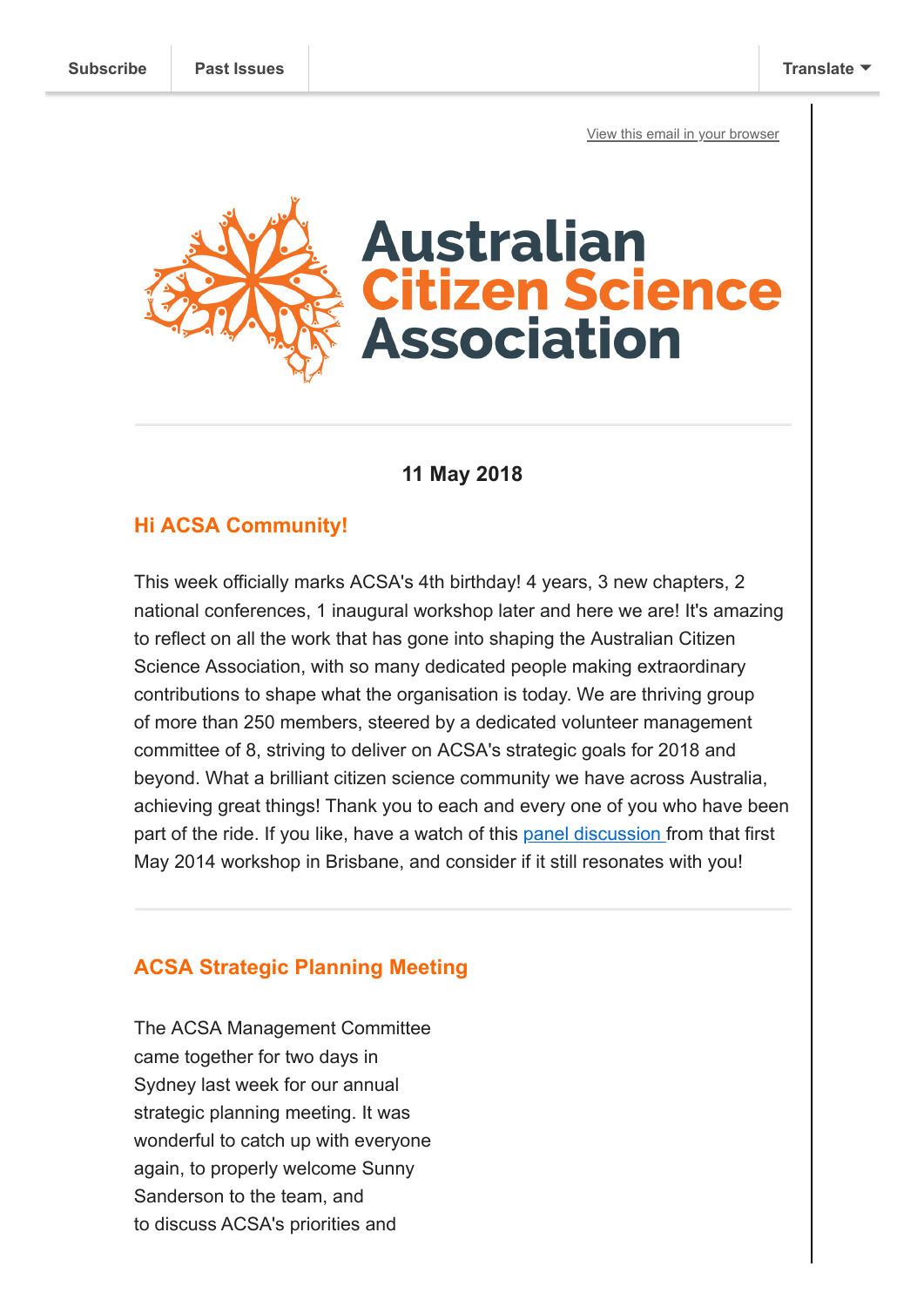

An action-packed agenda saw us cover a wide range of topics, with understanding the needs our community and benefitting our members front of mind. From policy position to financial sustainability, communication plans, website content and resources, ACSA membership, regional chapters, #CitSciOz20 as well as things like citizen science global partnerships and international working groups...we covered it all! It was an extremely productive meeting and we look forward to working together to deliver on the tasks we've set ourselves, for the benefit of our members, our community and citizen science at a national and international level.

#### **#CitSciOz18 Content and Resources**

It's LIVE!! Our [You Tube channel,](https://www.youtube.com/channel/UCEtzSdrExLMkQiF6bDfQ6GQ) featuring hours of #CitSciOz18 presentations, is now live! New content is being added daily so jump over to our channel and subscribe now. Feel free to share the channel and your conference presentation as relevant, it's a great opportunity to promote your project.

The public lecture, ["What is Citizen Science?"](https://youtu.be/x0Ut7UEkfWk) featuring our keynote speakers Dr Caren Cooper and Amy Sterling is our featured talk for May. Learn more about the extent of citizen science Dr Cooper (@CoopSciScoop) and how to map the brain in EyeWire with Amy Sterling (@amyleesterling).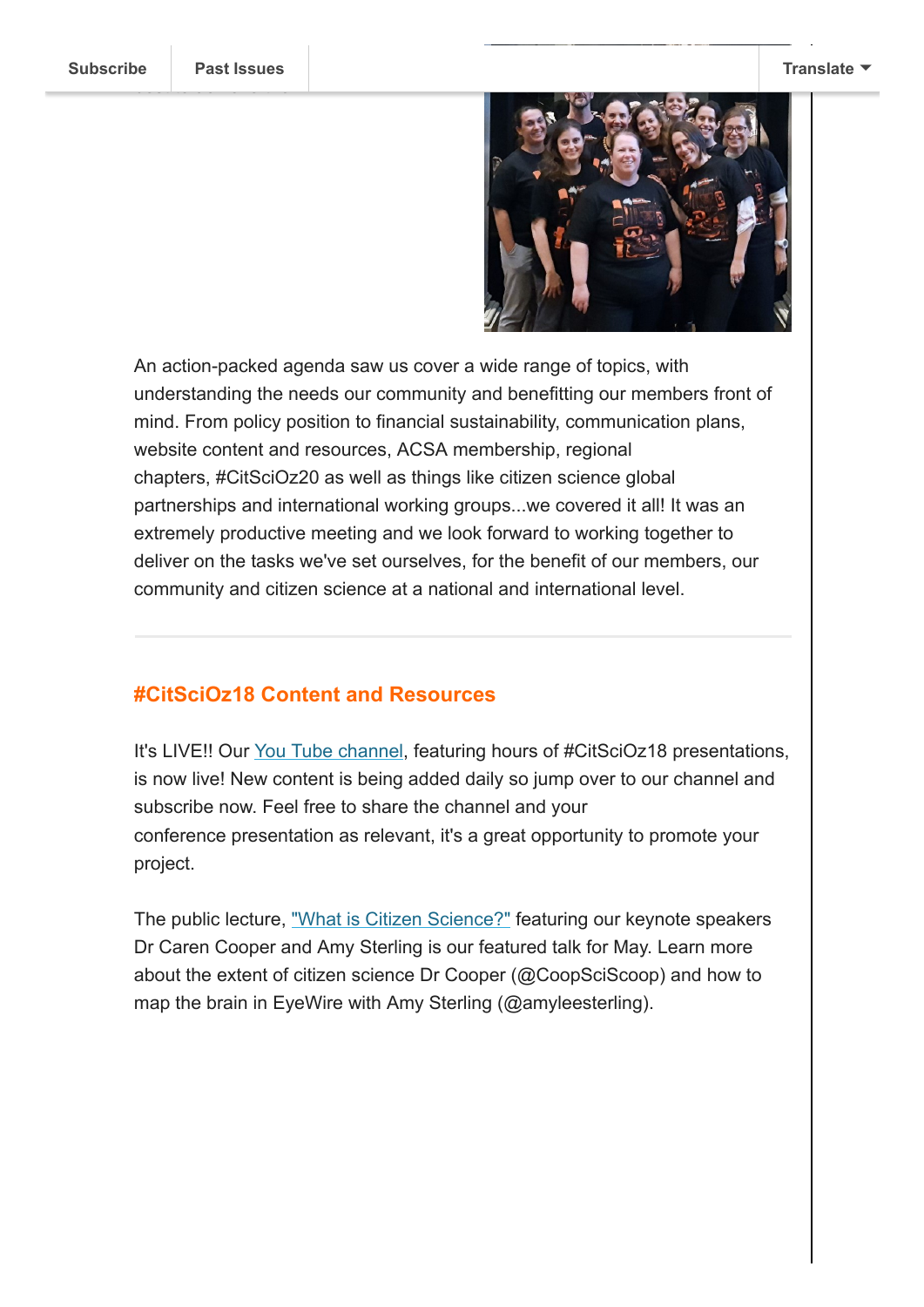

Also, for those that have been eagerly awaiting the final installment of CitSciOz18 Twitter Moments, Day 3 is now ready! You can check it out [here.](https://twitter.com/i/moments/982875533061996544)

## **Competition Winners**

#### **BEST BLOG**

We are pleased to announce that the winner of the #CitSciOz18 Best Blog competition is NATHAN ODGERS from Manaaki Whenua - Landcare Research in New Zealand. Nathan's [blog](https://npo.bitbucket.io/post/australian-citizen-science-conference/) provided an excellent summary of the conference, both from a 'what went on' perspective as well as in terms of his own personal learnings. We loved the inclusion of the Twitter pics and commentary, and his ideas about incorporating the technology from other citizen science projects into the soil science space. Congratulations Nathan!! You can read Nathan's blog [here](https://npo.bitbucket.io/post/australian-citizen-science-conference/). Next month we will feature some more conference blogs; they are too good not to share!

## **SPOTTERON COMPETITION**

Congratulations also to MATTHEW HALL, a PhD student at Sydney University, for winning the Spotteron Competition. Matthew wins a tailor-made geolocatable citizen science app from [Spotteron.](https://www.spotteron.net/) Matthew's entry proposed an app to track the movements of Australian Brush-turkeys (Alectura lathami) in suburban areas. The app, which will be available for download from the Google Play and Apple App stores, will allow people to report the location they have seen Brush-turkeys, as well as how many, whether they are male or female, adult or juvenile, and where their nests can be found. This will help researches study their movement ecology, habitat use, and behaviour in the urban environments they have recently moved in to, data which has the potential to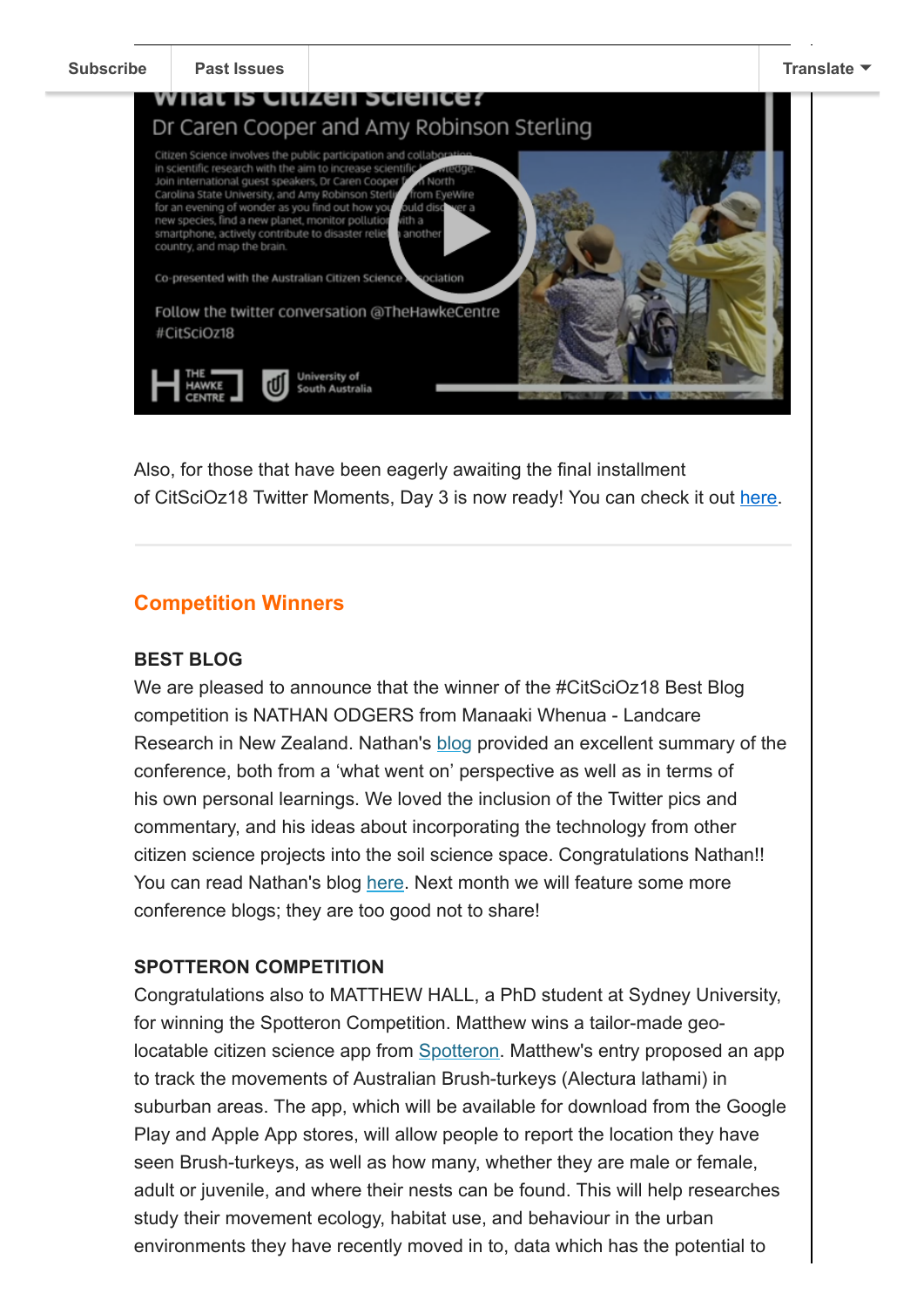

#### **Free Event: "Kings Park Meet + Greet"**

The WA Chapter of the Australian Citizen Science Association was officially launched at CitSciOz18, and they are holding a free "Meet + Greet" session tomorrow afternoon 12th May!

This is their first public event and ACSA-WA invites citizen science practitioners, volunteers, scientists and end-users to meet and mingle to learn about the many active and successful projects in Western Australia.

This free event kicks off at 3pm at Aspects in Kings Park, and guests, friends, partners, children and grandparents are all welcome! For more information, and to register, please click [here](https://www.eventbrite.com.au/e/acsa-wa-kings-park-meet-and-greet-tickets-45809850496).

# **CitSciOz'20**

Loved CitSciOz'18? Want to be part of the action in two years time? The ACSA management committee is currently considering venues for the 2020 conference, and we'd love to hear from you! If you are interested in having the event come to your city, and are keen to help out with the hosting, then please get in touch with Amy via [email](mailto:amy.slocombe@austmus.gov.au?subject=Interested%20in%20hosting%20CitSciOz%2720).

## **Off to ECSA in Geneva, Switzerland**

In a few short weeks Jessie Oliver will be heading to Geneva, Switzerland to represent the ACSA management committee at an upcoming meeting about future development of the Citizen Science Global Partnership at the United Nations office, as well as to attend the European Citizen Science Association [Conference and a number of workshops! She looks forward to filling you all in](https://www.ecsa-conference.eu/) upon her return. Save travels Jessie!